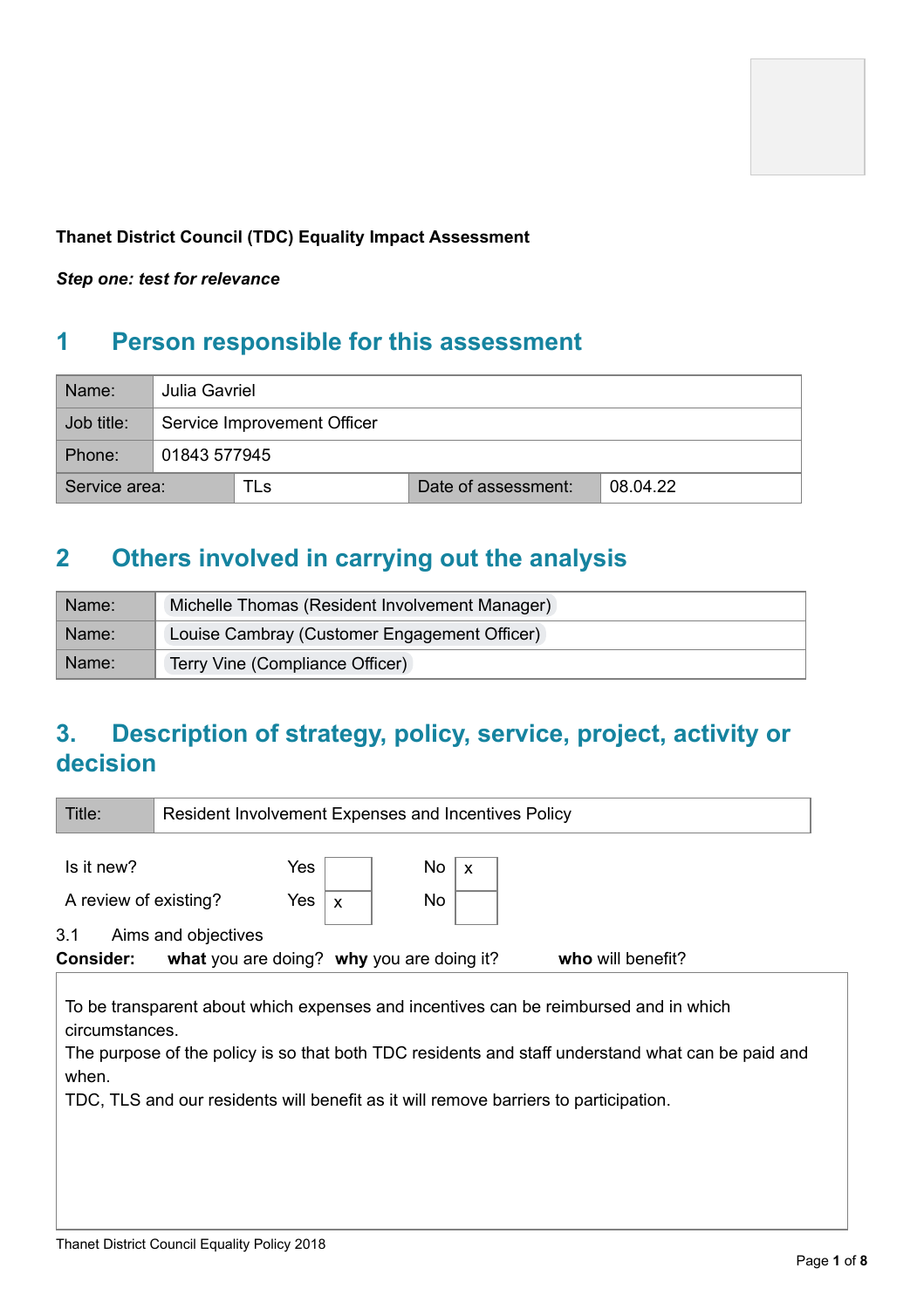Transparency for staff and residents. What they can or can't claim and how much they are entitled to claim.

Residents benefit with the removal of barriers to engagement.

Residents and TDC benefit as residents will find it easier to participate and help shape and improve the service.

## **4 Who is affected?**

4.1 Which groups or individuals does the strategy, policy, service, project, activity or decision affect? For example, the Council, employees (including temporary workers), other public authorities, contractors, partner organisations, wider community, others.

Tenants and leaseholders (residents) who are engaging in involvement activities.

4.2 Does the strategy, policy, service, project, activity or decision relate to a service area with known inequalities? (Give a brief description).

Yes - anyone with caring responsibilities might not be able to become involved without the expenses to cover the costs of alternative care provision.

incentive is there to target underrepresented groups and encourage participation.

The policy does not cover loss of earning for those with working commitments. Although for those groups there are wider opportunities ie informed involvement/digital involvement/consultations.

### **5 Equality Act 2010**

How does the strategy, policy, service, project, activity or decision actively meet the public sector equality duties to:

**Eliminate unlawful discrimination** (including harassment, victimisation and other prohibited conduct) TDC will support all our residents, to have the same opportunity to get involved. Through the

implementation of this policy we aim to treat all residents fairly; showing dignity and respect regardless of where they live, or protected characteristics.

**Advance equality of opportunity** (between people who share a protected characteristic and people who do not share it)

The policy facilitates equality of opportunity. See section 12 of the policy.

**Foster good relations** (between people who share a protected characteristic and people who do not share it). Could it have an adverse impact on relations between different diverse groups?

The aims of the policy are to have a positive impact and encourage participation from underrepresented groups.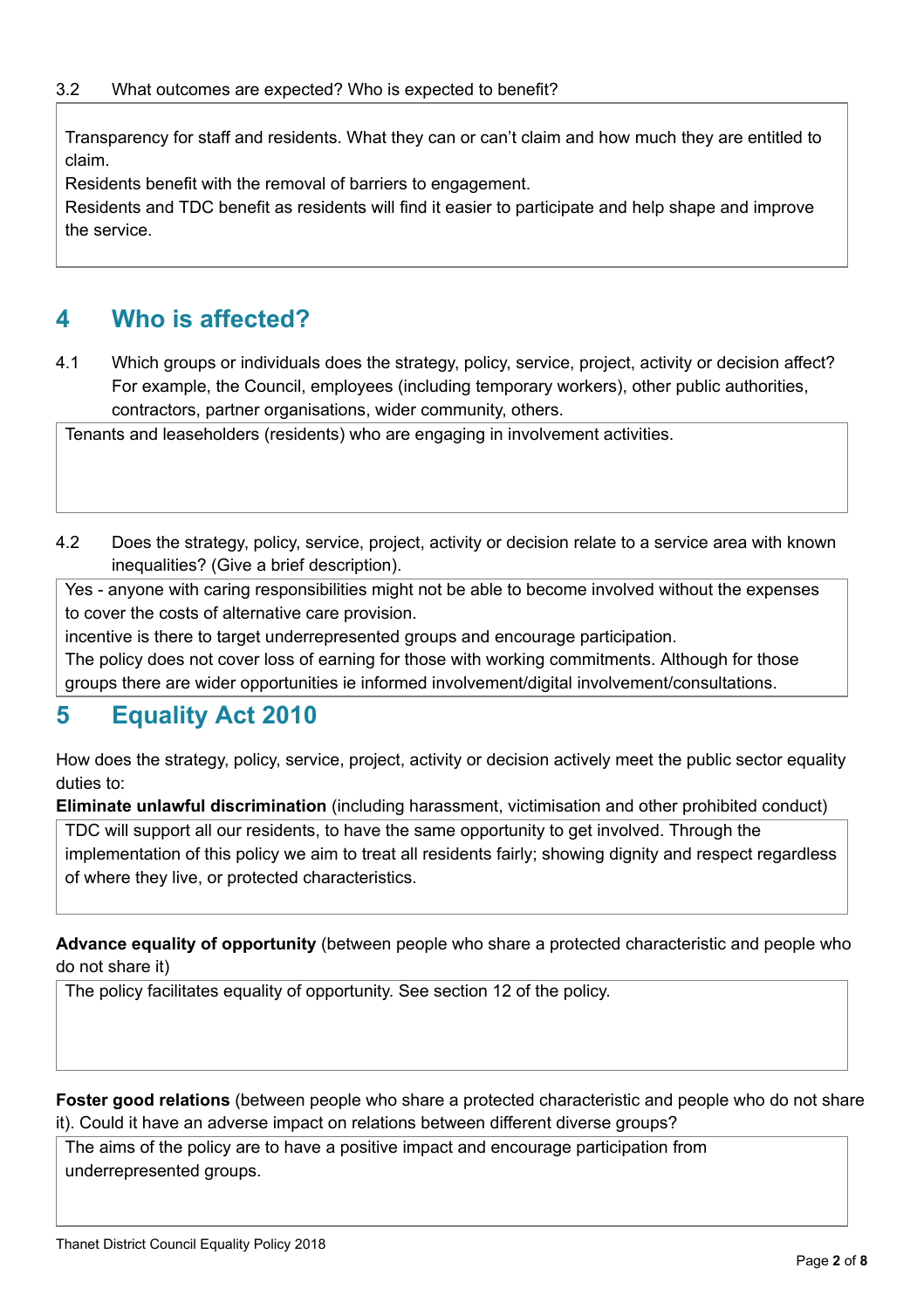# **6 Priority**

The following questions will help you to identify whether this 'service' is a high priority. Please answer all questions with particular reference to the protected characteristics; race, gender, gender reassignment, disability, religion or belief, sexual orientation, age, marriage and civil marriage/partnership and pregnancy and maternity.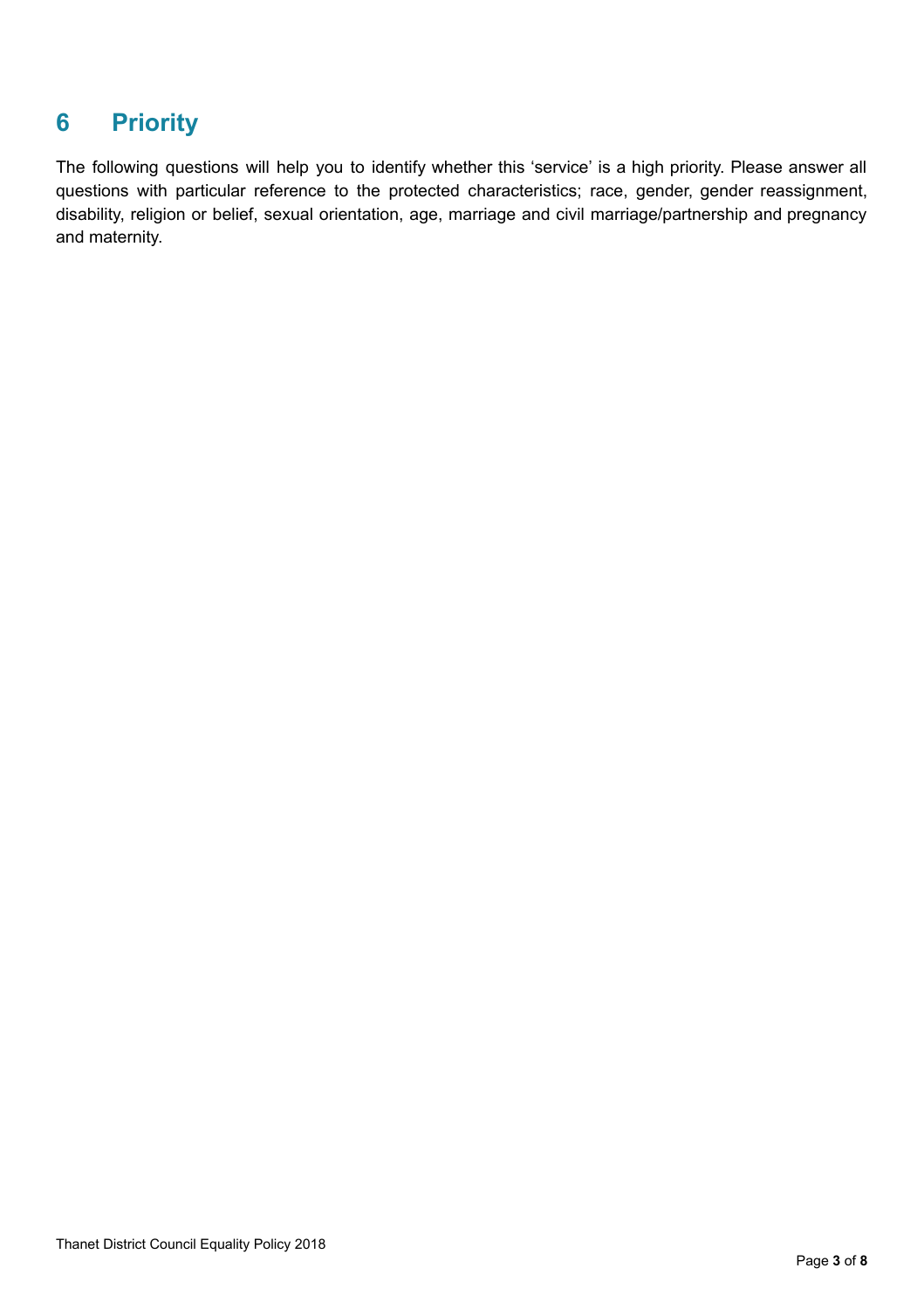### **Please provide a comment for each answer, providing evidence for your answer, regardless whether you have answered yes or no.**

| <b>Questions</b>                                                                                                                                                                                                                                                                                    | <b>Yes</b> | <b>No</b> |
|-----------------------------------------------------------------------------------------------------------------------------------------------------------------------------------------------------------------------------------------------------------------------------------------------------|------------|-----------|
| 1. Are there any particular groups who may have trouble accessing the 'service'?                                                                                                                                                                                                                    |            | X         |
| <b>Comments:</b><br>The policy is designed to promote accessibility.                                                                                                                                                                                                                                |            |           |
| 2. Does your information suggest that some groups of people are less satisfied than<br>others with this 'service'?                                                                                                                                                                                  |            | x         |
| <b>Comments:</b>                                                                                                                                                                                                                                                                                    |            |           |
| There is no data to suggest otherwise.                                                                                                                                                                                                                                                              |            |           |
| 3. Will this service have a significant impact on any of our<br>residents?                                                                                                                                                                                                                          |            | X         |
| <b>Comments:</b>                                                                                                                                                                                                                                                                                    |            |           |
| The policy applies to all of our residents. It could have a positive impact on those with<br>caring responsibilities where alternative provision can be claimed for. The negative impact<br>may be for those with work commitments. However we do not feel that this impact will be<br>significant. |            |           |
| Do you have any evidence that discrimination, harassment and/or victimisation could<br>4.<br>occur as part of this service?                                                                                                                                                                         |            | x         |
| <b>Comments:</b>                                                                                                                                                                                                                                                                                    |            |           |
| We do not have any evidence of this.                                                                                                                                                                                                                                                                |            |           |
| 5. Do you think the service will hinder communication and negatively impact relations<br>between the organisation and its employees, residents, contractors or anyone else?                                                                                                                         |            | X         |
| <b>Comments:</b>                                                                                                                                                                                                                                                                                    |            |           |
| The policy is designed to encourage the relations between the organisation and its<br>employees, residents, contractors and any other stakeholders.                                                                                                                                                 |            |           |
| 6. Does this service need to improve the way in which it is communicated to people who<br>have literacy, numeracy or any other access needs?                                                                                                                                                        |            | X         |
| <b>Comments:</b>                                                                                                                                                                                                                                                                                    |            |           |
| Communication is via both TLS web pages and verbally by our officers.                                                                                                                                                                                                                               |            |           |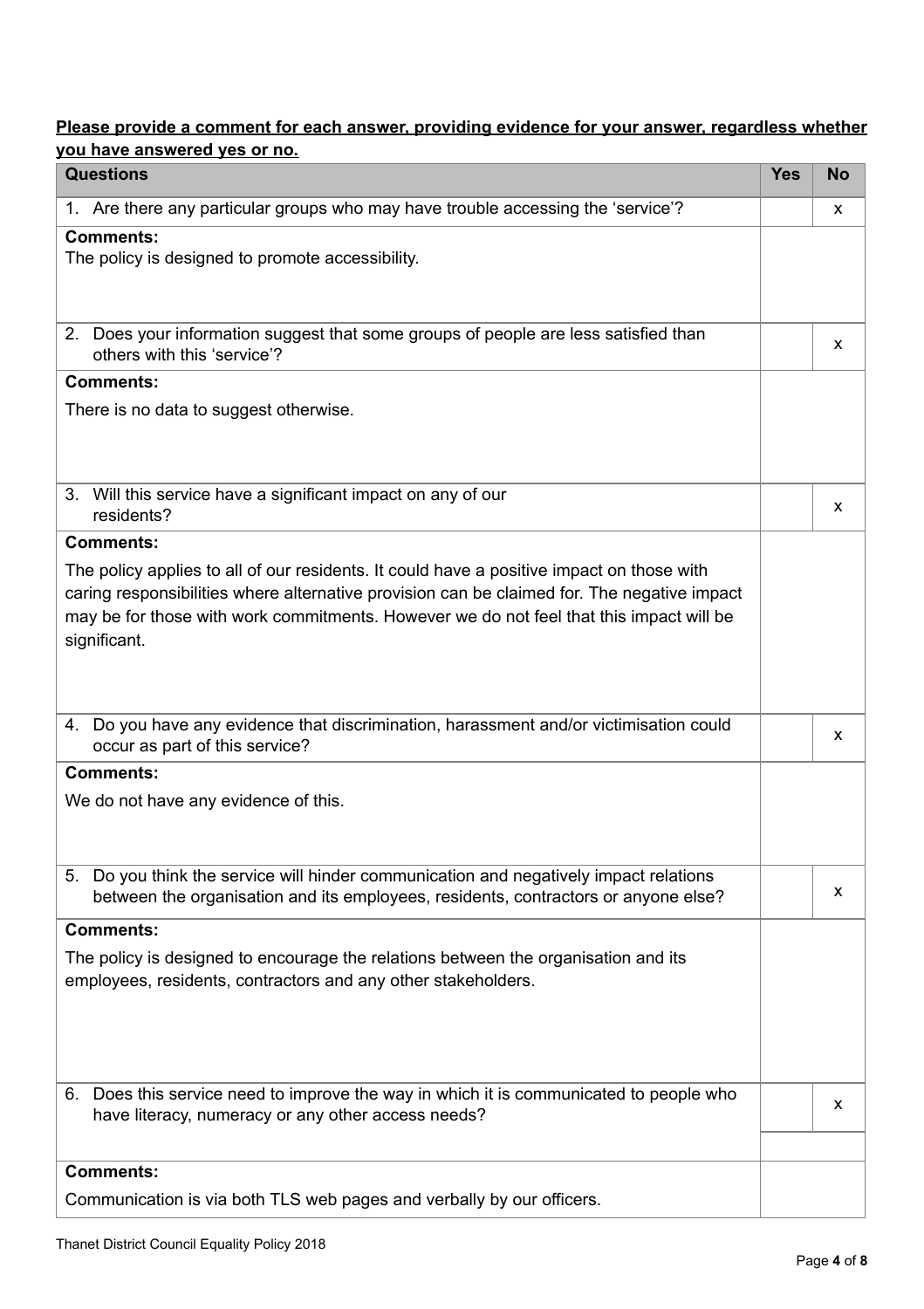| Does consultation need to be carried out?<br>$7_{\scriptscriptstyle{\sim}}$ |  |
|-----------------------------------------------------------------------------|--|
| <b>Comments:</b>                                                            |  |
| A consultation has already been carried out.                                |  |

In order to assess the priority of your '**service**' please complete the table below by adding up how many questions you answered yes to and following the appropriate action.

| <b>Priority</b> | <b>Number of</b><br>questions<br>answered 'yes' | Rating | <b>Action</b>                                                                                                                                                    |
|-----------------|-------------------------------------------------|--------|------------------------------------------------------------------------------------------------------------------------------------------------------------------|
| High            | 3 or more                                       |        | Continue to section 2                                                                                                                                            |
| Medium          | 1 to 2                                          |        | Please provide evidence to any questions you<br>answered 'yes' to in section 1.<br>Test for relevance complete (sometimes a full<br>assessment may be required). |
| Low             | 0                                               |        | Test for relevance complete.                                                                                                                                     |

If, following the completion of the test for relevance, a full assessment is not required, go straight to **the declaration. If a full assessment is required, go to Step two: full equality impact assessment.**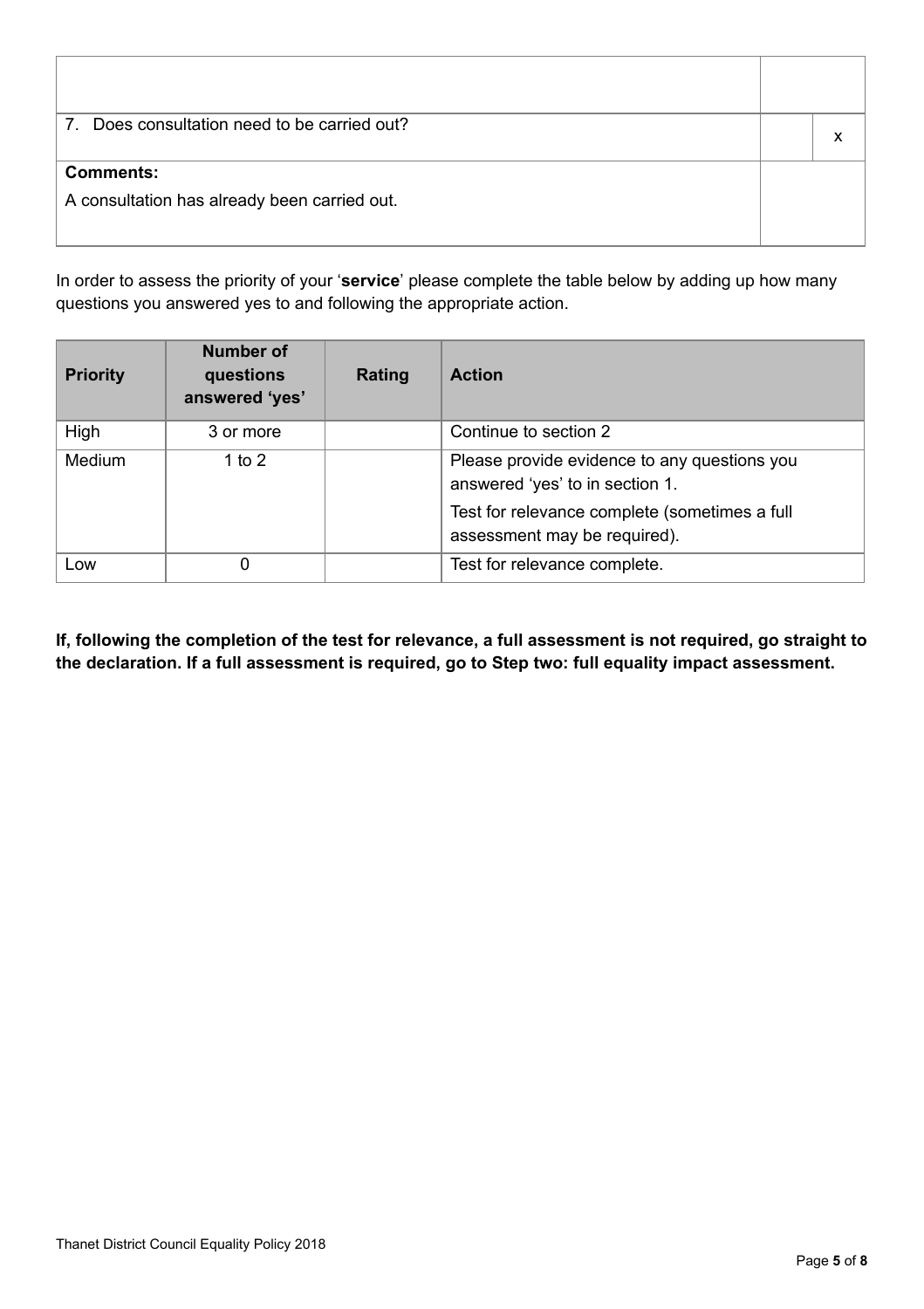#### *Step two: full equality impact assessment*

*1 Could the strategy, policy, service, project, activity or decision have a negative, positive or neutral effect on groups or individuals?*

#### **Consider:**

**What** you are doing? **Why** you are doing it? **How** you **are doing it? Who** can access the service easily and who may not be able to access the service and **why**? **The full analysis explores ways to reduce or eliminate barriers and/or negative impacts.**

| <b>Protected characteristics</b>                                                                                                                                                                                                              |  | P<br>Ο<br>$\mathbf{s}$<br>t<br>$\mathbf v$<br>e | N<br>$\mathbf e$<br>u<br>t<br>r<br>a | <b>Evidence/Reasoning</b><br>(Consider any barriers which will have negative<br>impact and/or good practices giving positive impact) |
|-----------------------------------------------------------------------------------------------------------------------------------------------------------------------------------------------------------------------------------------------|--|-------------------------------------------------|--------------------------------------|--------------------------------------------------------------------------------------------------------------------------------------|
| Age                                                                                                                                                                                                                                           |  |                                                 |                                      | <b>Recommendations:</b>                                                                                                              |
| <b>Consider:</b>                                                                                                                                                                                                                              |  |                                                 |                                      |                                                                                                                                      |
| The way younger and<br>$\bullet$<br>older people access<br>services may be<br>different<br>Use of technology<br>Child care/care of other<br>dependant<br>Timings/flexibility, such<br>$\bullet$<br>as work patterns<br>Transport arrangements |  |                                                 |                                      |                                                                                                                                      |
| Venue location                                                                                                                                                                                                                                |  |                                                 |                                      |                                                                                                                                      |
| Disability (Includes: physical,<br>learning, sensory (deaf/blind),<br>mental health)                                                                                                                                                          |  |                                                 |                                      | <b>Recommendations:</b>                                                                                                              |
| <b>Consider:</b>                                                                                                                                                                                                                              |  |                                                 |                                      |                                                                                                                                      |
| Communication<br>methods<br>Accessibility - venue,<br>location, transport<br>Range of support<br>needed to participate<br>Hearing<br>Loops/Interpreters<br><b>Disability awareness</b><br>training for employees                              |  |                                                 |                                      |                                                                                                                                      |
| Race (Includes; gypsy,<br>travelling, refugee and migrant                                                                                                                                                                                     |  |                                                 |                                      | <b>Recommendations:</b>                                                                                                              |
| communities)                                                                                                                                                                                                                                  |  |                                                 |                                      |                                                                                                                                      |
| <b>Consider:</b>                                                                                                                                                                                                                              |  |                                                 |                                      |                                                                                                                                      |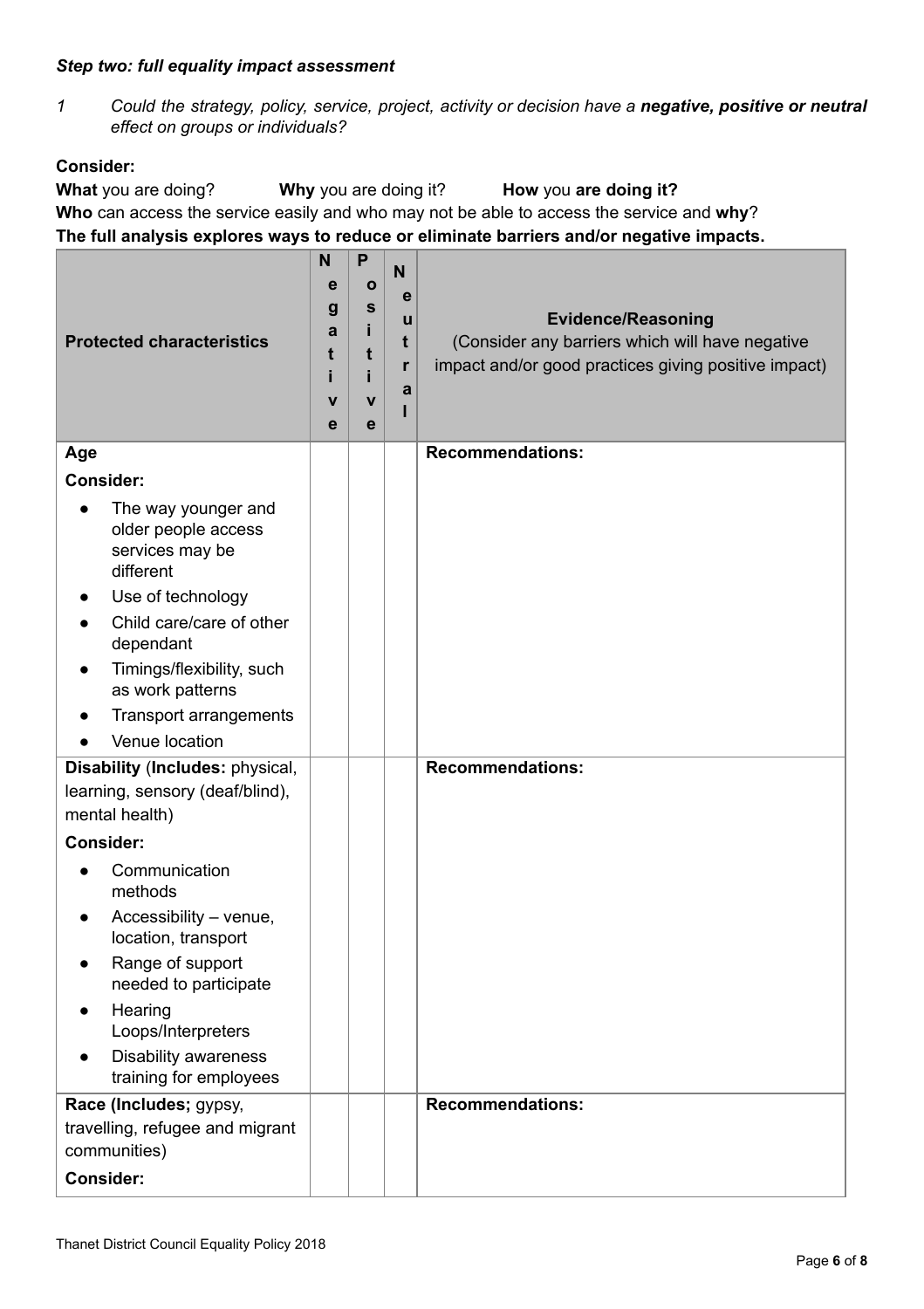| $\bullet$        | The size of the BME<br>communities that your<br>service/project affects.                                                                     |                         |
|------------------|----------------------------------------------------------------------------------------------------------------------------------------------|-------------------------|
|                  | Language(s)<br>spoken/understood.                                                                                                            |                         |
|                  | Culture, such as<br>hygiene, clothing,<br>physical activities, mixed<br>gender activities.                                                   |                         |
|                  | What access support<br>can you offer?                                                                                                        |                         |
|                  | Religion, faith or belief                                                                                                                    | <b>Recommendations:</b> |
| <b>Consider:</b> |                                                                                                                                              |                         |
| $\bullet$        | The diversity within the<br>communities that your<br>service/project affect                                                                  |                         |
|                  | Prayer times, meal<br>times, food (some<br>religions do not eat<br>meat), cultural habit or<br>belief, religious holidays<br>such as Ramadan |                         |
|                  | Awareness training for<br>employees                                                                                                          |                         |
|                  | <b>Pregnancy and maternity</b>                                                                                                               | <b>Recommendations:</b> |
| <b>Consider:</b> |                                                                                                                                              |                         |
|                  | Flexible hours of the<br>service/project                                                                                                     |                         |
|                  | Is there access to<br>private area for<br>breastfeeding mothers?                                                                             |                         |
| Gender           |                                                                                                                                              | <b>Recommendations:</b> |
| <b>Consider:</b> |                                                                                                                                              |                         |
|                  | The impact on men and<br>women                                                                                                               |                         |
|                  | Child care/care of other<br>dependant                                                                                                        |                         |
|                  | Mixed/single gender<br>groups/activities                                                                                                     |                         |
|                  | Timing of<br>services/projects                                                                                                               |                         |
|                  | <b>Sexual orientation (Includes:</b>                                                                                                         | <b>Recommendations:</b> |
|                  | lesbian, gay, bisexual)                                                                                                                      |                         |
| <b>Consider:</b> |                                                                                                                                              |                         |
|                  | LGB people should feel<br>safe to disclose their<br>sexual orientation<br>without fear of prejudice                                          |                         |
| $\bullet$        | Make it clear you<br>recognised civil                                                                                                        |                         |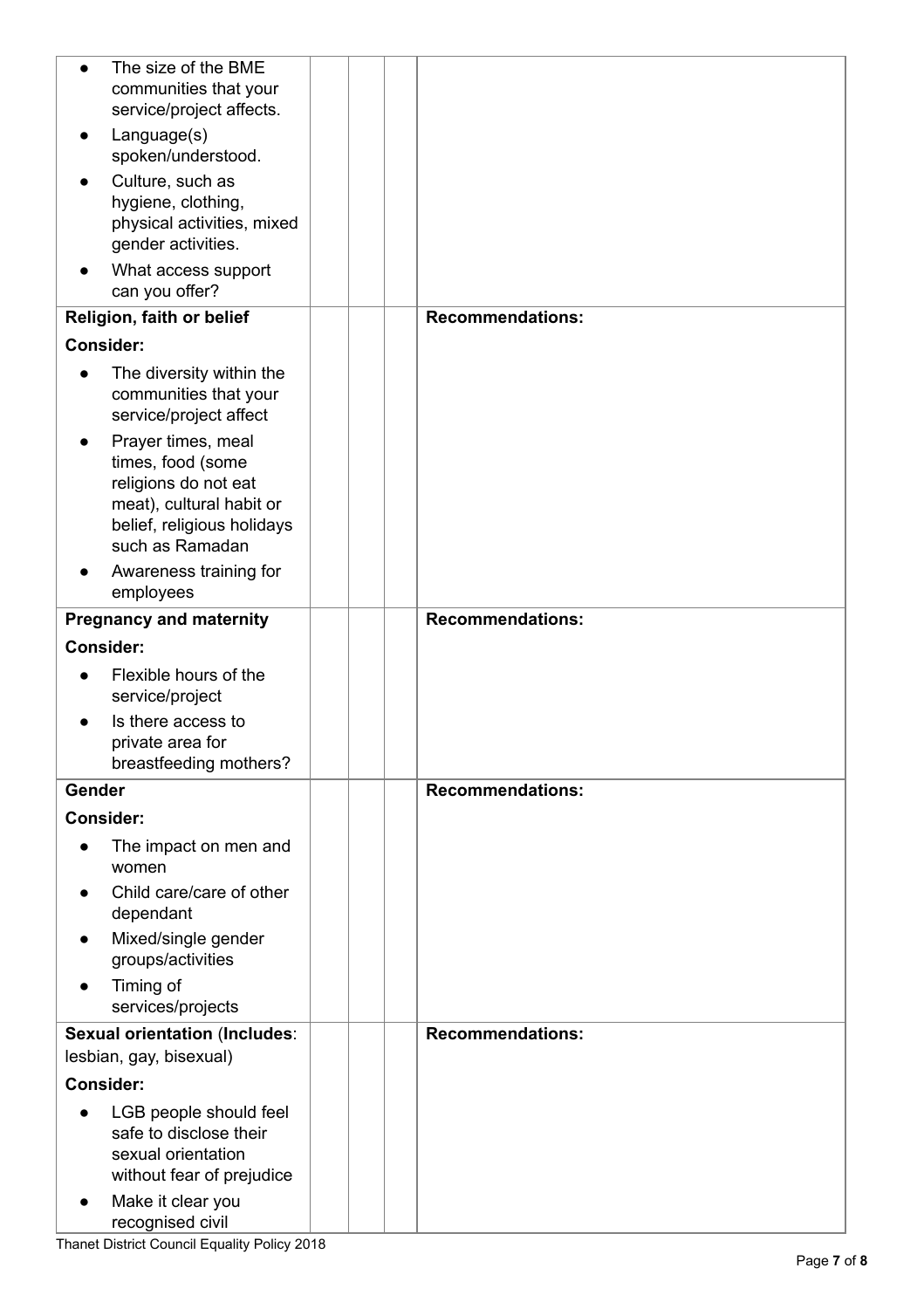|                  | marriage and<br>partnerships                                                                     |  |                         |
|------------------|--------------------------------------------------------------------------------------------------|--|-------------------------|
|                  | Awareness training for<br>employees                                                              |  |                         |
|                  | <b>Transgender</b>                                                                               |  | <b>Recommendations:</b> |
| <b>Consider:</b> |                                                                                                  |  |                         |
|                  | Trans people should be<br>able to disclose their<br>gender identity without<br>fear of prejudice |  |                         |
|                  | Making it clear you have<br>a Trans policy and<br>process                                        |  |                         |
|                  | Awareness training for<br>employees                                                              |  |                         |
|                  | <b>Marriage and civil</b>                                                                        |  | <b>Recommendations:</b> |
|                  | marriage/partnership                                                                             |  |                         |
| <b>Consider:</b> |                                                                                                  |  |                         |
|                  | All couples or partners,<br>regardless of gender,<br>should be able to access<br>services        |  |                         |

| <b>Outsourced services</b>                                         |  |
|--------------------------------------------------------------------|--|
| If your policy/process is partly or wholly provided by external    |  |
| organisations/agencies (such as Civica or Capita), please list any |  |
| arrangements you plan to ensure that they promote equality and     |  |
| diversity. Include this in your improvement plan                   |  |
| Relations between different equality groups                        |  |
| Does your assessment show that a strategy, policy or process       |  |
| may amount to potential adverse impact between different           |  |
| equality groups? If yes please explain how the improvement plan    |  |
| is going to tackle this issue                                      |  |
|                                                                    |  |
| <b>Consultation responses</b>                                      |  |
| Summary of replies from individuals and stakeholders consulted     |  |
| including any previous complaints on equality and diversity issues |  |
| about the strategy, policy or process                              |  |
|                                                                    |  |